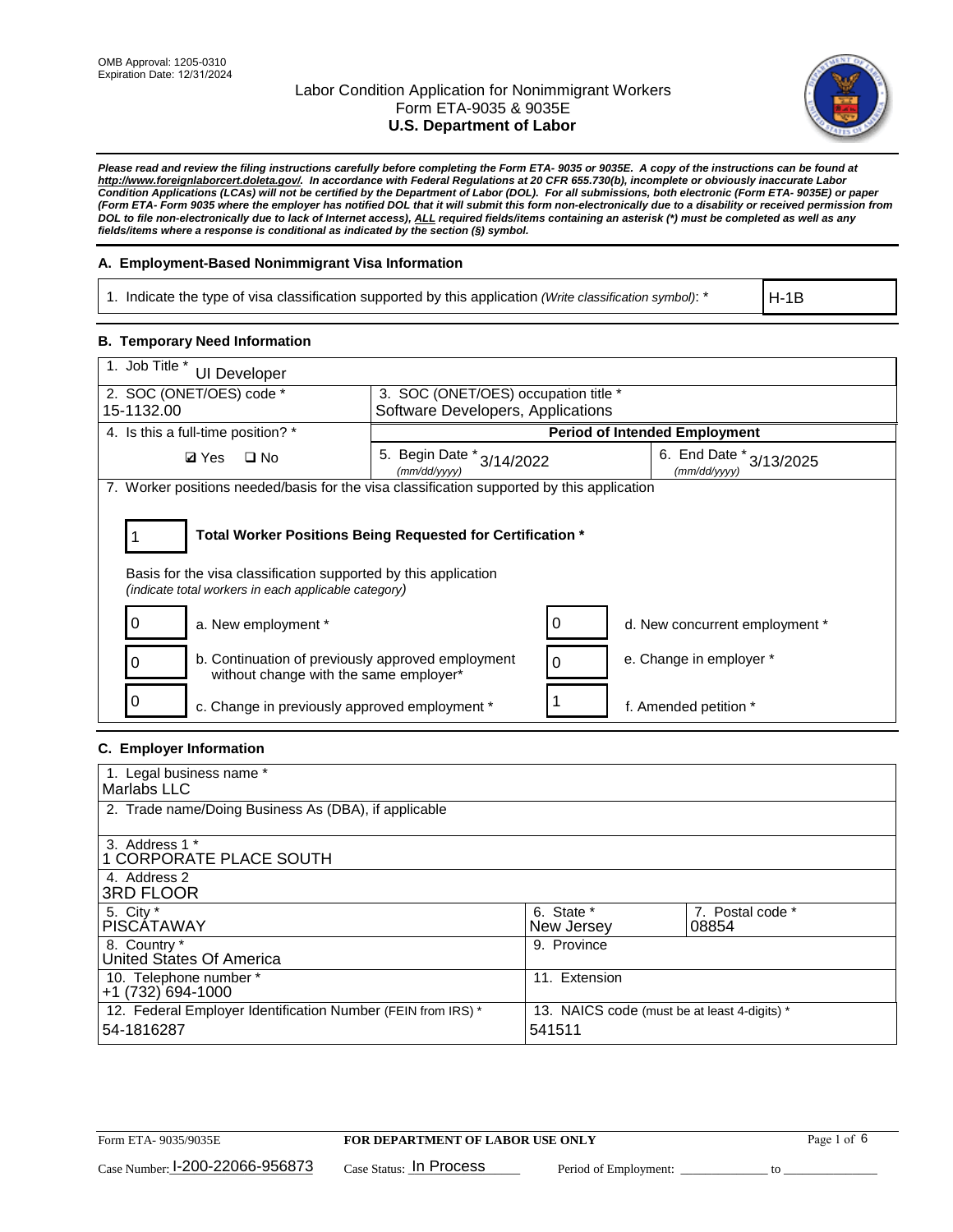

### **D. Employer Point of Contact Information**

**Important Note**: The information contained in this Section must be that of an employee of the employer who is authorized to act on behalf of the employer in labor certification matters. The information in this Section must be different from the agent or attorney information listed in Section E, unless the attorney is an employee of the employer.

| 1. Contact's last (family) name *               | 2. First (given) name * |                          | 3. Middle name(s)         |
|-------------------------------------------------|-------------------------|--------------------------|---------------------------|
| Vidyadharan                                     | Sanjay                  |                          |                           |
| 4. Contact's job title *<br>Chief Legal Officer |                         |                          |                           |
| 5. Address 1 *<br>1 CORPORATE PLACE SOUTH       |                         |                          |                           |
| 6. Address 2<br><b>3RD FLOOR</b>                |                         |                          |                           |
| 7. City *<br><b>PISCÁTAWAY</b>                  |                         | 8. State *<br>New Jersey | 9. Postal code *<br>08854 |
| 10. Country *<br>United States Of America       |                         | 11. Province             |                           |
| 12. Telephone number *                          | 13. Extension           | 14. E-Mail address       |                           |
| +1 (732) 694-1000                               | 1600                    | sanjay@marlabs.com       |                           |

# **E. Attorney or Agent Information (If applicable)**

**Important Note**: The employer authorizes the attorney or agent identified in this section to act on its behalf in connection with the filing of this application.

| 1. Is the employer represented by an attorney or agent in the filing of this application? *<br>If "Yes," complete the remainder of Section E below. |                            |                    |                               |                   | $\Box$ Yes                                           | <b>Ø</b> No |
|-----------------------------------------------------------------------------------------------------------------------------------------------------|----------------------------|--------------------|-------------------------------|-------------------|------------------------------------------------------|-------------|
| 2. Attorney or Agent's last (family) name §                                                                                                         | 3. First (given) name $\S$ |                    |                               | 4. Middle name(s) |                                                      |             |
| 5. Address 1 §                                                                                                                                      |                            |                    |                               |                   |                                                      |             |
| 6. Address 2                                                                                                                                        |                            |                    |                               |                   |                                                      |             |
| 7. City §                                                                                                                                           |                            | 8. State §         |                               |                   | 9. Postal code §                                     |             |
| 10. Country §                                                                                                                                       |                            | 11. Province       |                               |                   |                                                      |             |
| 12. Telephone number §                                                                                                                              | 13. Extension              | 14. E-Mail address |                               |                   |                                                      |             |
| 15. Law firm/Business name §                                                                                                                        |                            |                    | 16. Law firm/Business FEIN §  |                   |                                                      |             |
| 17. State Bar number (only if attorney) §                                                                                                           |                            |                    | standing (only if attorney) § |                   | 18. State of highest court where attorney is in good |             |
| 19. Name of the highest State court where attorney is in good standing (only if attorney) §                                                         |                            |                    |                               |                   |                                                      |             |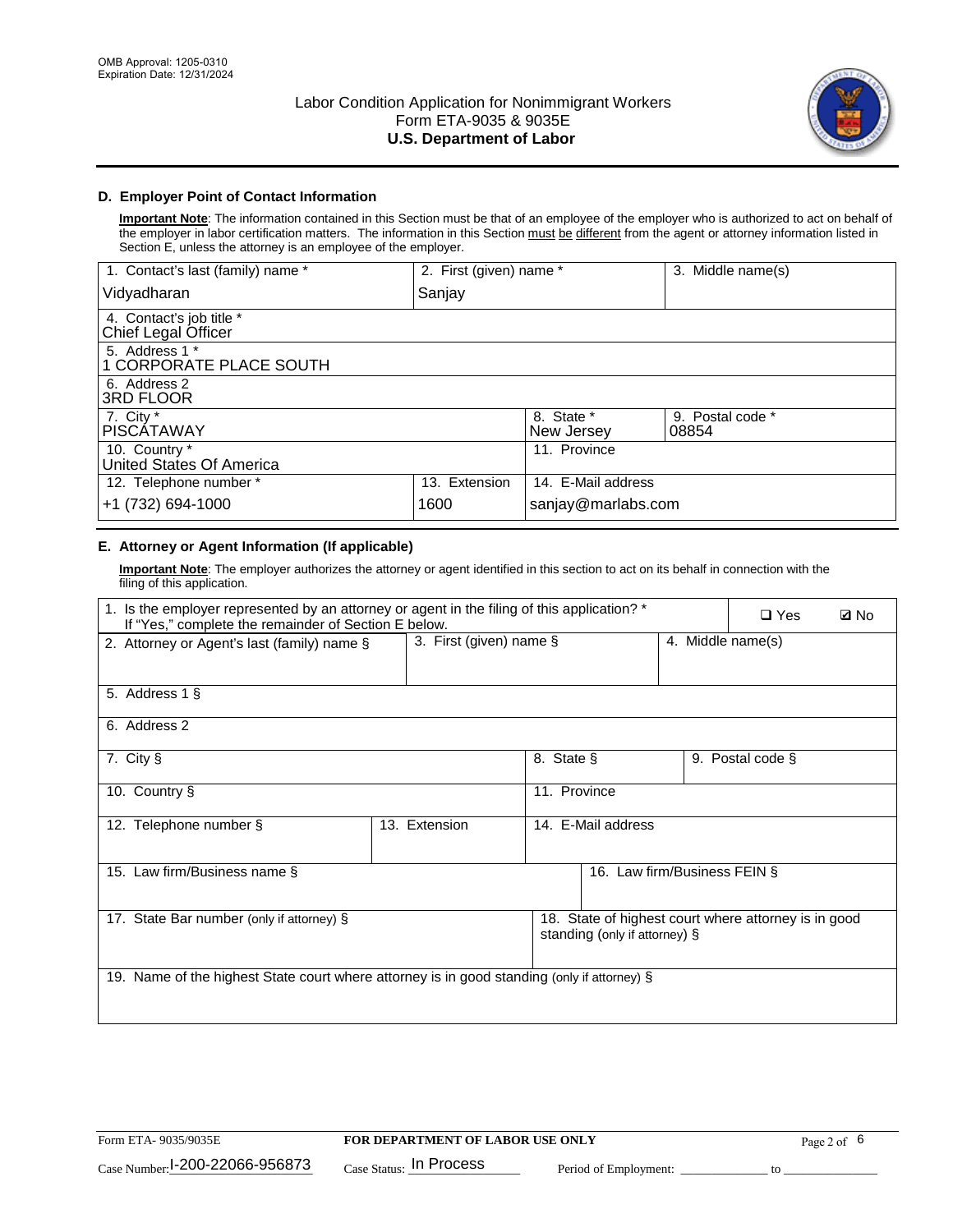

#### **F. Employment and Wage Information**

**Important Note**: The employer must define the intended place(s) of employment with as much geographic specificity as possible. Each intended place(s) of employment listed below must be the worksite or physical location where the work will actually be performed and cannot be a P.O. Box. The employer must identify all intended places of employment, including those of short duration, on the LCA. 20 CFR 655.730(c)(5). If the employer is submitting this form non-electronically and the work is expected to be performed in more than one location, an attachment must be submitted in order to complete this section. An employer has the option to use either a single Form ETA-9035/9035E or multiple forms to disclose all intended places of employment. If the employer has more than ten (10) intended places of employment at the time of filing this application, the employer must file as many additional LCAs as are necessary to list all intended places of employment. See the form instructions for further information about identifying all intended places of employment.

#### a.*Place of Employment Information* 1

| 1. Enter the estimated number of workers that will perform work at this place of employment under<br>the LCA.*                       | 1                                                                                     |                          |  |  |  |  |  |
|--------------------------------------------------------------------------------------------------------------------------------------|---------------------------------------------------------------------------------------|--------------------------|--|--|--|--|--|
| 2. Indicate whether the worker(s) subject to this LCA will be placed with a secondary entity at this<br>place of employment. *       | <b>Ø</b> Yes<br>$\square$ No                                                          |                          |  |  |  |  |  |
|                                                                                                                                      | 3. If "Yes" to question 2, provide the legal business name of the secondary entity. § |                          |  |  |  |  |  |
| Samsung                                                                                                                              |                                                                                       |                          |  |  |  |  |  |
| 4. Address 1 *<br>414 Davis Ave                                                                                                      |                                                                                       |                          |  |  |  |  |  |
| 5. Address 2                                                                                                                         |                                                                                       |                          |  |  |  |  |  |
| 6. City $*$<br>Harrison                                                                                                              | 7. County *<br>Hudson <sup>®</sup>                                                    |                          |  |  |  |  |  |
| 8. State/District/Territory *<br>New Jersey                                                                                          | 9. Postal code *<br>07029                                                             |                          |  |  |  |  |  |
| 10. Wage Rate Paid to Nonimmigrant Workers *                                                                                         | 10a. Per: (Choose only one)*                                                          |                          |  |  |  |  |  |
| From* \$101800 00<br>To: $\mathsf{S}$ $\overline{\phantom{a}}$                                                                       | □ Hour □ Week □ Bi-Weekly □ Month ☑ Year                                              |                          |  |  |  |  |  |
| 11. Prevailing Wage Rate *                                                                                                           | 11a. Per: (Choose only one)*                                                          |                          |  |  |  |  |  |
| 101754 00<br>$\mathbf{\$}$                                                                                                           | □ Hour □ Week □ Bi-Weekly □ Month ☑ Year                                              |                          |  |  |  |  |  |
| Questions 12-14. Identify the source used for the prevailing wage (PW) (check and fully complete only one): *                        |                                                                                       |                          |  |  |  |  |  |
| 12.<br>A Prevailing Wage Determination (PWD) issued by the Department of Labor                                                       |                                                                                       | a. PWD tracking number § |  |  |  |  |  |
| 13.<br>A PW obtained independently from the Occupational Employment Statistics (OES) Program<br>$\blacktriangledown$                 |                                                                                       |                          |  |  |  |  |  |
| a. Wage Level (check one): §                                                                                                         |                                                                                       | b. Source Year §         |  |  |  |  |  |
| ☑ ⊪<br>□⊪<br>$\Box$ IV<br>$\Box$ N/A<br>⊓⊥                                                                                           |                                                                                       | 7/1/2021 - 6/30/2022     |  |  |  |  |  |
| 14.<br>A PW obtained using another legitimate source (other than OES) or an independent authoritative source                         |                                                                                       |                          |  |  |  |  |  |
| a. Source Type (check one): §<br>$\Box$ CBA<br>$\Box$ DBA<br>$\square$ SCA                                                           |                                                                                       | b. Source Year §         |  |  |  |  |  |
| $\Box$ Other/ PW Survey<br>c. If responded "Other/ PW Survey" in question 14.a, enter the name of the survey producer or publisher § |                                                                                       |                          |  |  |  |  |  |
|                                                                                                                                      |                                                                                       |                          |  |  |  |  |  |
|                                                                                                                                      |                                                                                       |                          |  |  |  |  |  |
| d. If responded "Other/ PW Survey" in question 14.a, enter the title or name of the PW survey §                                      |                                                                                       |                          |  |  |  |  |  |
|                                                                                                                                      |                                                                                       |                          |  |  |  |  |  |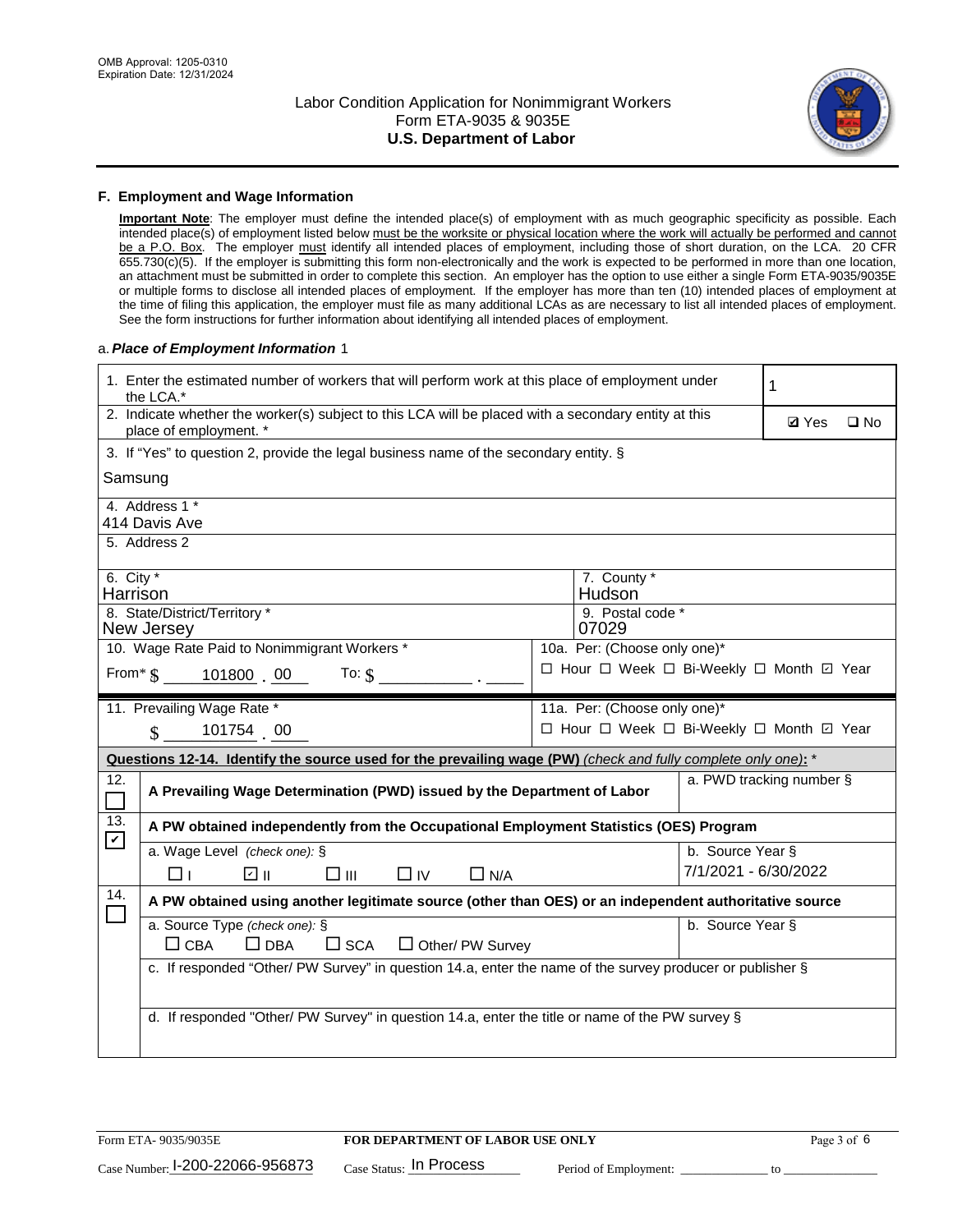

# **G. Employer Labor Condition Statements**

! *Important Note:* In order for your application to be processed, you MUST read Section G of the Form ETA-9035CP - General Instructions for the 9035 & 9035E under the heading "Employer Labor Condition Statements" and agree to all four (4) labor condition statements summarized below:

- (1) **Wages:** The employer shall pay nonimmigrant workers at least the prevailing wage or the employer's actual wage, whichever is higher, and pay for non-productive time. The employer shall offer nonimmigrant workers benefits and eligibility for benefits provided as compensation for services on the same basis as the employer offers to U.S. workers. The employer shall not make deductions to recoup a business expense(s) of the employer including attorney fees and other costs connected to the performance of H-1B, H-1B1, or E-3 program functions which are required to be performed by the employer. This includes expenses related to the preparation and filing of this LCA and related visa petition information. 20 CFR 655.731;
- (2) **Working Conditions:** The employer shall provide working conditions for nonimmigrants which will not adversely affect the working conditions of workers similarly employed. The employer's obligation regarding working conditions shall extend for the duration of the validity period of the certified LCA or the period during which the worker(s) working pursuant to this LCA is employed by the employer, whichever is longer. 20 CFR 655.732;
- (3) **Strike, Lockout, or Work Stoppage:** At the time of filing this LCA, the employer is not involved in a strike, lockout, or work stoppage in the course of a labor dispute in the occupational classification in the area(s) of intended employment. The employer will notify the Department of Labor within 3 days of the occurrence of a strike or lockout in the occupation, and in that event the LCA will not be used to support a petition filing with the U.S. Citizenship and Immigration Services (USCIS) until the DOL Employment and Training Administration (ETA) determines that the strike or lockout has ended. 20 CFR 655.733; and
- (4) **Notice:** Notice of the LCA filing was provided no more than 30 days before the filing of this LCA or will be provided on the day this LCA is filed to the bargaining representative in the occupation and area of intended employment, or if there is no bargaining representative, to workers in the occupation at the place(s) of employment either by electronic or physical posting. This notice was or will be posted for a total period of 10 days, except that if employees are provided individual direct notice by e-mail, notification need only be given once. A copy of the notice documentation will be maintained in the employer's public access file. A copy of this LCA will be provided to each nonimmigrant worker employed pursuant to the LCA. The employer shall, no later than the date the worker(s) report to work at the place(s) of employment, provide a signed copy of the certified LCA to the worker(s) working pursuant to this LCA. 20 CFR 655.734.

1. **I have read and agree to** Labor Condition Statements 1, 2, 3, and 4 above and as fully explained in Section G of the Form ETA-9035CP – General Instructions for the 9035 & 9035E and the Department's regulations at 20 CFR 655 Subpart H. \*

**Ø**Yes ロNo

### **H. Additional Employer Labor Condition Statements –H-1B Employers ONLY**

!**Important Note***:* In order for your H-1B application to be processed, you MUST read Section H – Subsection 1 of the Form ETA 9035CP – General Instructions for the 9035 & 9035E under the heading "Additional Employer Labor Condition Statements" and answer the questions below.

#### *a. Subsection 1*

| 1. At the time of filing this LCA, is the employer H-1B dependent? §                                                                                                                                                                                            |  | ⊡ Yes      | □ No      |              |
|-----------------------------------------------------------------------------------------------------------------------------------------------------------------------------------------------------------------------------------------------------------------|--|------------|-----------|--------------|
| 2. At the time of filing this LCA, is the employer a willful violator? $\S$                                                                                                                                                                                     |  | $\Box$ Yes | ⊡ No      |              |
| 3. If "Yes" is marked in questions H.1 and/or H.2, you must answer "Yes" or "No" regarding<br>whether the employer will use this application ONLY to support H-1B petitions or extensions of<br>status for exempt H-1B nonimmigrant workers? §                  |  |            | $\Box$ No |              |
| 4. If "Yes" is marked in question H.3, identify the statutory basis for the<br>■ \$60,000 or higher annual wage<br>exemption of the H-1B nonimmigrant workers associated with this<br>□ Master's Degree or higher in related specialty<br>$\Box$ Both<br>LCA. § |  |            |           |              |
| H-1B Dependent or Willful Violator Employers -Master's Degree or Higher Exemptions ONLY                                                                                                                                                                         |  |            |           |              |
| 5. Indicate whether a completed Appendix A is attached to this LCA covering any H-1B<br>nonimmigrant worker for whom the statutory exemption will be based <b>ONLY</b> on attainment of a<br>Master's Degree or higher in related specialty. §                  |  |            | ⊡ No      | <b>D</b> N/A |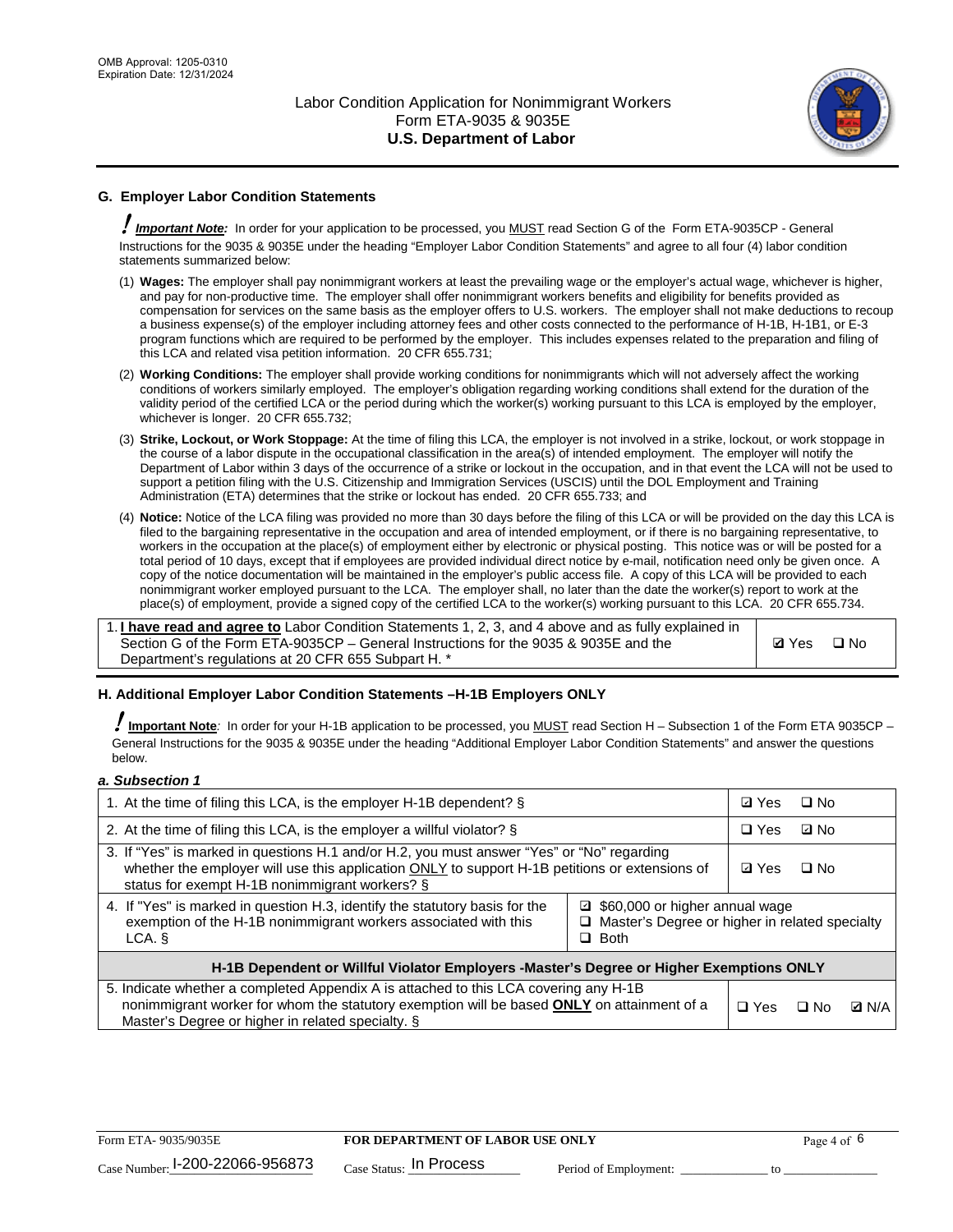

**If you marked "Yes" to questions H.a.1 (H-1B dependent) and/or H.a.2 (H-1B willful violator) and "No" to question H.a.3 (exempt H-1B nonimmigrant workers), you MUST read Section H – Subsection 2 of the Form ETA 9035CP – General Instructions for the 9035 & 9035E under the heading "Additional Employer Labor Condition Statements" and indicate your agreement to all three (3) additional statements summarized below.**

#### *b. Subsection 2*

- A. **Displacement:** An H-1B dependent or willful violator employer is prohibited from displacing a U.S. worker in its own workforce within the period beginning 90 days before and ending 90 days after the date of filing of the visa petition. 20 CFR 655.738(c);
- B. **Secondary Displacement:** An H-1B dependent or willful violator employer is prohibited from placing an H-1B nonimmigrant worker(s) with another/secondary employer where there are indicia of an employment relationship between the nonimmigrant worker(s) and that other/secondary employer (thus possibly affecting the jobs of U.S. workers employed by that other employer), unless and until the employer subject to this LCA makes the inquiries and/or receives the information set forth in 20 CFR 655.738(d)(5) concerning that other/secondary employer's displacement of similarly employed U.S. workers in its workforce within the period beginning 90 days before and ending 90 days after the date of such placement. 20 CFR 655.738(d). Even if the required inquiry of the secondary employer is made, the H-1B dependent or willful violator employer will be subject to a finding of a violation of the secondary displacement prohibition if the secondary employer, in fact, displaces any U.S. worker(s) during the applicable time period; and
- C. **Recruitment and Hiring:** Prior to filing this LCA or any petition or request for extension of status for nonimmigrant worker(s) supported by this LCA, the H-1B dependent or willful violator employer must take good faith steps to recruit U.S. workers for the job(s) using procedures that meet industry-wide standards and offer compensation that is at least as great as the required wage to be paid to the nonimmigrant worker(s) pursuant to 20 CFR 655.731(a). The employer must offer the job(s) to any U.S. worker who applies and is equally or better qualified for the job than the nonimmigrant worker. 20 CFR 655.739.

| 6. I have read and agree to Additional Employer Labor Condition Statements A, B, and C above and |       |           |
|--------------------------------------------------------------------------------------------------|-------|-----------|
| as fully explained in Section H – Subsections 1 and 2 of the Form ETA 9035CP – General           | □ Yes | $\Box$ No |
| Instructions for the 9035 & 9035E and the Department's regulations at 20 CFR 655 Subpart H. §    |       |           |

### **I. Public Disclosure Information**

! **Important Note***:* You must select one or both of the options listed in this Section.

|  | 1. Public disclosure information in the United States will be kept at: * |  |  |  |
|--|--------------------------------------------------------------------------|--|--|--|
|  |                                                                          |  |  |  |

**sqrt** Employer's principal place of business □ Place of employment

### **J. Notice of Obligations**

A. Upon receipt of the certified LCA, the employer must take the following actions:

- o Print and sign a hard copy of the LCA if filing electronically (20 CFR 655.730(c)(3));<br>
Maintain the original signed and certified LCA in the employer's files (20 CFR 655.7
- Maintain the original signed and certified LCA in the employer's files (20 CFR 655.705(c)(2); 20 CFR 655.730(c)(3); and 20 CFR 655.760); and
- o Make a copy of the LCA, as well as necessary supporting documentation required by the Department of Labor regulations, available for public examination in a public access file at the employer's principal place of business in the U.S. or at the place of employment within one working day after the date on which the LCA is filed with the Department of Labor (20 CFR 655.705(c)(2) and 20 CFR 655.760).
- B. The employer must develop sufficient documentation to meet its burden of proof with respect to the validity of the statements made in its LCA and the accuracy of information provided, in the event that such statement or information is challenged (20 CFR 655.705(c)(5) and 20 CFR 655.700(d)(4)(iv)).
- C. The employer must make this LCA, supporting documentation, and other records available to officials of the Department of Labor upon request during any investigation under the Immigration and Nationality Act (20 CFR 655.760 and 20 CFR Subpart I).

*I declare under penalty of perjury that I have read and reviewed this application and that to the best of my knowledge, the*  information contained therein is true and accurate. I understand that to knowingly furnish materially false information in the *preparation of this form and any supplement thereto or to aid, abet, or counsel another to do so is a federal offense punishable by fines, imprisonment, or both (18 U.S.C. 2, 1001,1546,1621).*

| 1. Last (family) name of hiring or designated official *   2. First (given) name of hiring or designated official *   3. Middle initial §<br>Vidyadharan | Saniav           |  |
|----------------------------------------------------------------------------------------------------------------------------------------------------------|------------------|--|
| 4. Hiring or designated official title *<br>Chief Legal Officer                                                                                          |                  |  |
| 5. Signature *                                                                                                                                           | 6. Date signed * |  |

| Form ETA-9035/9035E                         | <b>FOR DEPARTMENT OF LABOR USE ONLY</b> |                       |  |
|---------------------------------------------|-----------------------------------------|-----------------------|--|
| $_{\text{Case Number:}}$ I-200-22066-956873 | $_{\text{Case Status:}}$ In Process     | Period of Employment: |  |